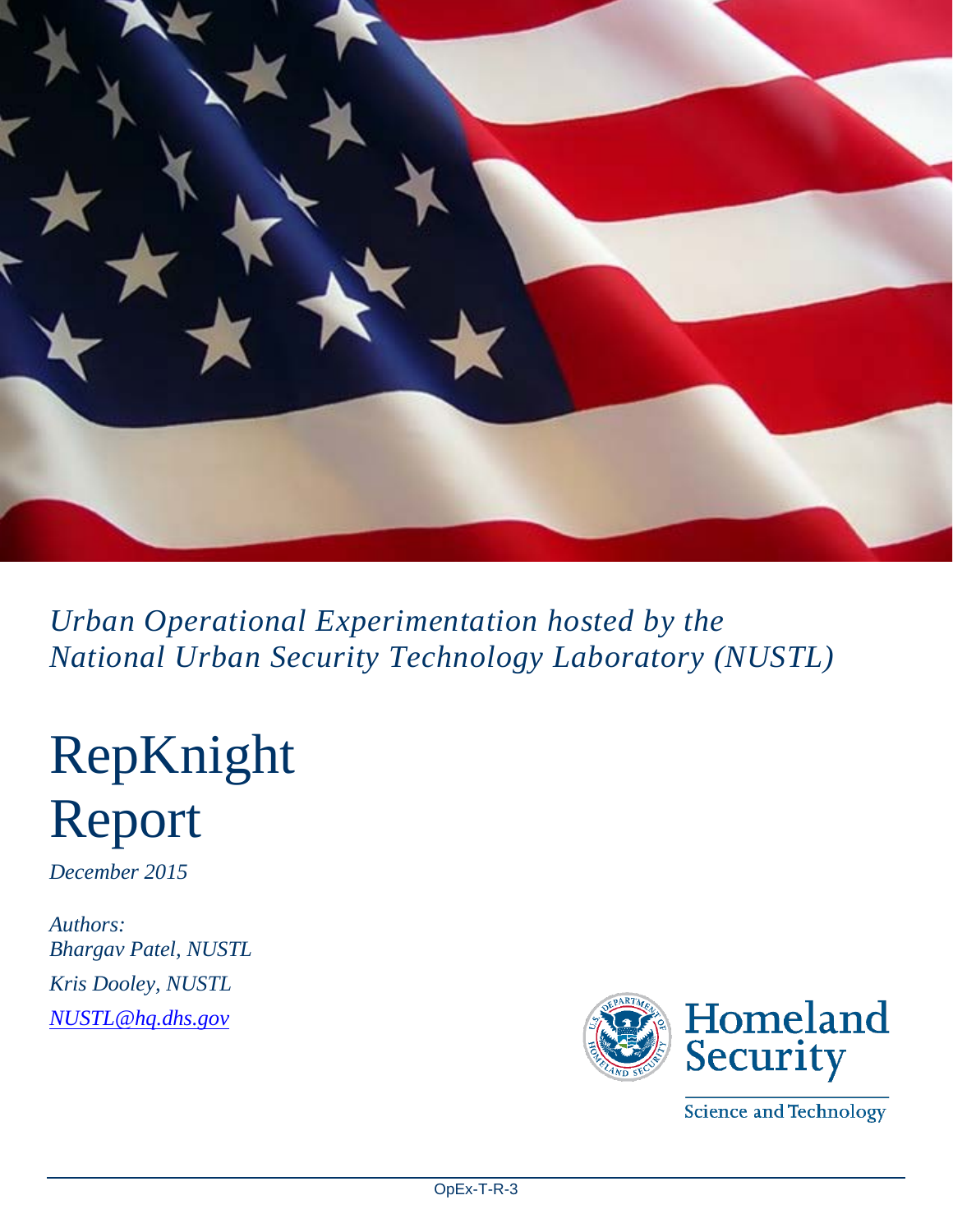#### **Executive Summary**

On July 28, 2015 at the New York City Emergency Management's Emergency Operations Center in Brooklyn, New York, the National Urban Security Technology Laboratory (NUSTL) hosted the Department of Homeland Security (DHS) Science and Technology Directorate's (S&T) Urban Operational Experimentation (OpEx), which conducted experiments with RepKnight. This event included first responders from New York, New Jersey, Washington, D.C., and California.

RepKnight is an open-source data platform that performs real-time monitoring and analysis of social media using keywords, trends and sentiment. It is intended to bridge a technology gap in situational awareness by distilling specific knowledge concerning threats, hazards and conditions both passive and active in real-time.

Participating first responders and observers were provided a brief overview of the program and then engaged in an abbreviated training session where representatives from RepKnight explained the software's basic functions and features. This software was designed for the intelligence community, targeting an intelligence analyst as its primary user. After the demonstration and training session, participants created their own projects and searches. Each participant selected search topics; however, the OpEx planning team and RepKnight representatives provided suggestions that might yield more results over the short span of time these searches were set up to run. When a real-time search is initiated, it does not look into archival social media posts. To get useful and relevant results for later, same-day review for this experiment, it was imperative that the search parameters were wide enough and popular enough to yield results within hours. Participants then conducted a feature-based exploration of precompiled data from searches created by the experimentation director and RepKnight representatives. For example, in summer 2015, a building collapsed in Brooklyn, New York and that event was used to precompile social media results that discussed it.

The evaluators and observers present at the OpEx believed that RepKnight was a useful tool with many unique and interesting features and that it was a partial solution to the type of software tool they desired. Some key features of note were network diagrams that provide visualization into social networks and which people might have more influence amongst them. As participants explored the capabilities of RepKnight, they began to express a desire for a tool that operated more as an autonomous predictive tool. This initiated substantive dialogue that highlighted the constraints of pulling very large amounts of data to process and the financial cost of using large amounts of bandwidth for both a vendor and an organization.

It was apparent to participants that the full scope of functionality and nuances RepKnight provides requires more training and hands-on experience than was allotted for during this experimentation event. RepKnight representatives recommend a two- or three-day course for a trained intelligence analyst; participants from this experiment were only given one hour. Participants were quickly able to share usecase scenarios where a tool like RepKnight would be useful, such as identifying networks of people, and scenarios where RepKnight still has limitations, such as predicting the anomalies with high impact and low frequency or the "unknown unknown." Emergency management participants were focused on a tool whose search parameters can be very broad and places a high focus on studying the rates of change of everything that could be captured (the first unknown) as a means for discovering an impending event (the second unknown). RepKnight is capable of doing this; however, it was not designed with this as a main task for the software to complete. One of the reasons is the end user agency would be faced with very large internet data usage charges for downloading and processing the amount of data that is associated with this type of activity.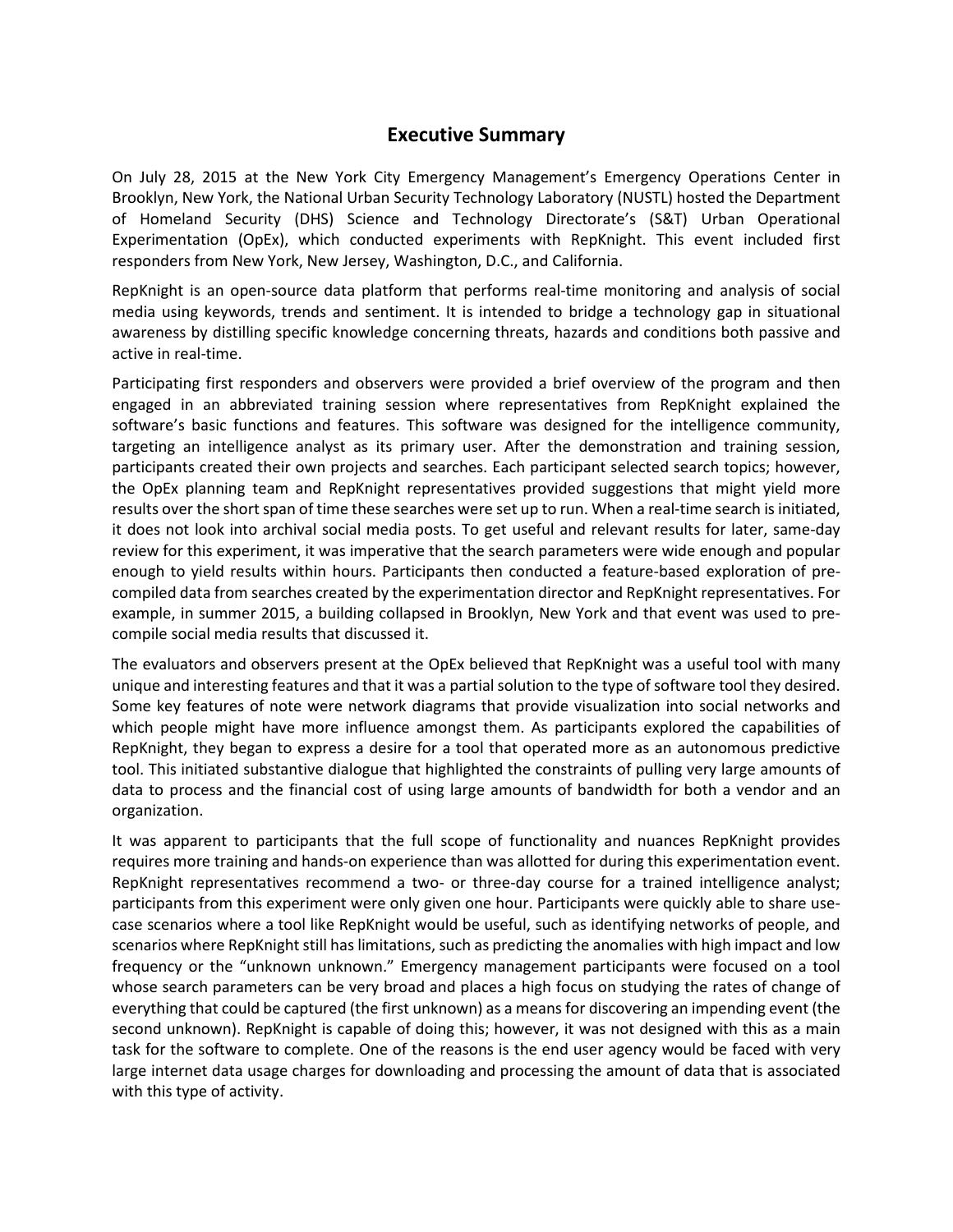## **Table of Contents**

| $\mathbf{1}$   |     |        |  |                                                                                       |  |
|----------------|-----|--------|--|---------------------------------------------------------------------------------------|--|
|                | 1.1 |        |  |                                                                                       |  |
|                | 1.2 |        |  |                                                                                       |  |
|                | 1.3 |        |  |                                                                                       |  |
|                | 1.4 |        |  |                                                                                       |  |
|                |     | 1.4.1  |  |                                                                                       |  |
|                |     | 1.4.2  |  |                                                                                       |  |
|                |     | 1.4.3  |  |                                                                                       |  |
|                |     | 1.4.4  |  |                                                                                       |  |
|                |     | 1.4.5  |  |                                                                                       |  |
|                |     | 1.4.6  |  |                                                                                       |  |
|                |     | 1.4.7  |  | Qualitative, Data Visual Analytics and Representations (Heat Maps, Charts, Graphs)  3 |  |
|                |     | 1.4.8  |  |                                                                                       |  |
|                |     | 1.4.9  |  |                                                                                       |  |
|                |     | 1.4.10 |  |                                                                                       |  |
|                |     | 1.4.11 |  |                                                                                       |  |
|                |     | 1.4.12 |  |                                                                                       |  |
|                |     | 1.4.13 |  | Customizable Functionality to Analyze Data Over a Given Period of Time  4             |  |
| $\overline{2}$ |     |        |  |                                                                                       |  |
|                | 2.1 |        |  |                                                                                       |  |
|                | 2.2 |        |  |                                                                                       |  |
| 3              |     |        |  |                                                                                       |  |
|                | 3.1 |        |  |                                                                                       |  |
| 4              |     |        |  |                                                                                       |  |
| 5              |     |        |  |                                                                                       |  |
| 6              |     |        |  |                                                                                       |  |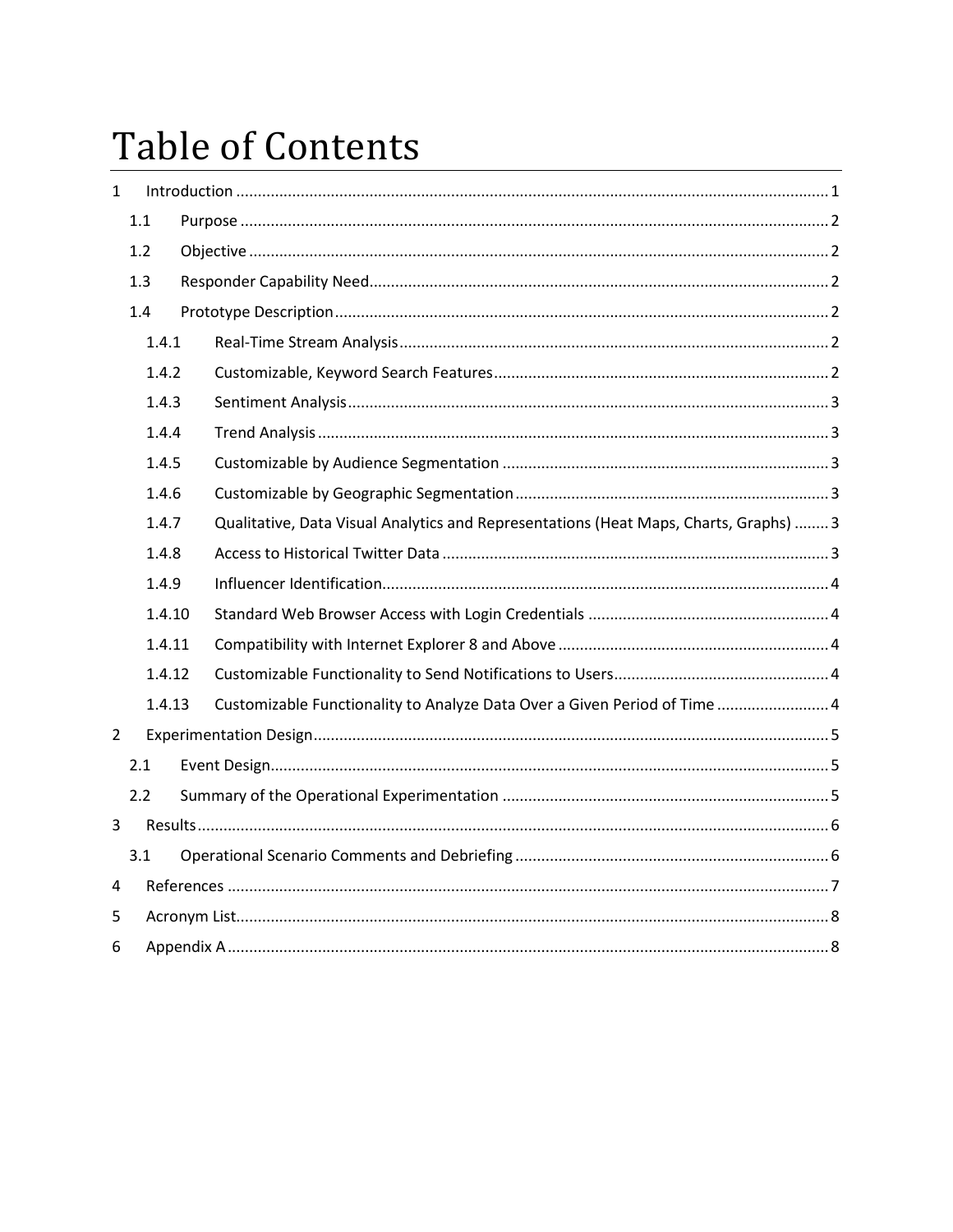## <span id="page-3-0"></span>**1 Introduction**

RepKnight is an open-source data platform that performs real-time monitoring and analysis of social media for keywords, trends and sentiment. The developer is a company by the same name, RepKnight, and the product is marketed in the United States by ADI Technologies, Inc.

RepKnight is a web browser-based system that needs a high speed internet connection<sup>[1](#page-3-1)</sup> to function optimally. Users can create "Projects" that will contain many different customized search parameters known as "tags." These search parameters, unlike most conventional search engines, require Boolean logic-based inputs to properly function and create useful output search results.

On July 28, 2015, responders experimented with RepKnight during the Department of Homeland Security (DHS) Science and Technology Directorate (S&T) Urban Operational Experimentation (OpEx) event, hosted by the National Urban Security Technology Laboratory (NUSTL). Subject matter experts from the New York City Fire Department, New York City Emergency Management, New York City Police Department and Port Authority of New York and New Jersey supported the OpEx by selecting the technologies working with NUSTL scientists to plan the experimentation scenarios and arrange test venues. Responders from these agencies and members of the First Responder Resource Group experimented with the technologies and provided feedback and observations. Table 1 lists all of the technologies included in this event. Technologies assessed during this event were selected with input from local first responder agencies and met capability gaps identified in the Project Responder 4 National Technology Plan for Emergency Response to Catastrophic Incidents (1).

| <b>Product Name</b><br><b>Manufacturer</b>                                                        | Description                                                                                                                                                                                       |
|---------------------------------------------------------------------------------------------------|---------------------------------------------------------------------------------------------------------------------------------------------------------------------------------------------------|
| <b>Situational Head Up Display</b><br><b>Avon Protection Systems</b>                              | Micro liquid crystal display (also known as LCD) with full color<br>widescreen layout built into face shield                                                                                      |
| Tridion <sup>™</sup> -9<br>PerkinElmer                                                            | Portable Gas Chromatography/Mass Spectrometry (GC/MS) system<br>that provides identification of volatile and semi-volatile organic hazards<br>in the field in less than three minutes             |
| <b>BioFlash-E Biological Identifier</b><br>PathSensors                                            | Portable and rapid aerosol sample collection and identification of up to<br>16 biological threat agents                                                                                           |
| <b>Fido B2 IBAC</b><br><b>FLIR</b>                                                                | Networked array of portable biosensors                                                                                                                                                            |
| <b>Things</b><br><b>First</b><br>Internet<br>of<br>for<br><b>Responders</b><br><b>BAE Systems</b> | Networked sensors that use a long-range wireless protocol capable of<br>concrete penetration to send signals through a network aggregator                                                         |
| Knight Robot/HAZPROBE<br><b>WM Robots</b>                                                         | All-terrain robot with a manipulator arm, cameras, and a boring and<br>inspecting device that can drill through walls for bomb tech personnel<br>to inspect suspect abandoned vehicles or objects |
| <b>RepKnight</b><br><b>ADI Technologies</b>                                                       | Monitors and analyzes social media with geolocation feature                                                                                                                                       |
| <b>X-Ray Scanning Rover</b><br><b>Smart Imaging Systems</b>                                       | An x-ray scanner integrated into a custom-built robot that is designed<br>to rapidly screen suspicious left-behind bags or parcels on the ground                                                  |

#### **Table 1. Technologies Included in OpEx 2015**

 $\overline{a}$ 

<span id="page-3-1"></span> $1$  Internet access provided by a network of servers that transfers data via high-speed cable, satellite and wireless connections.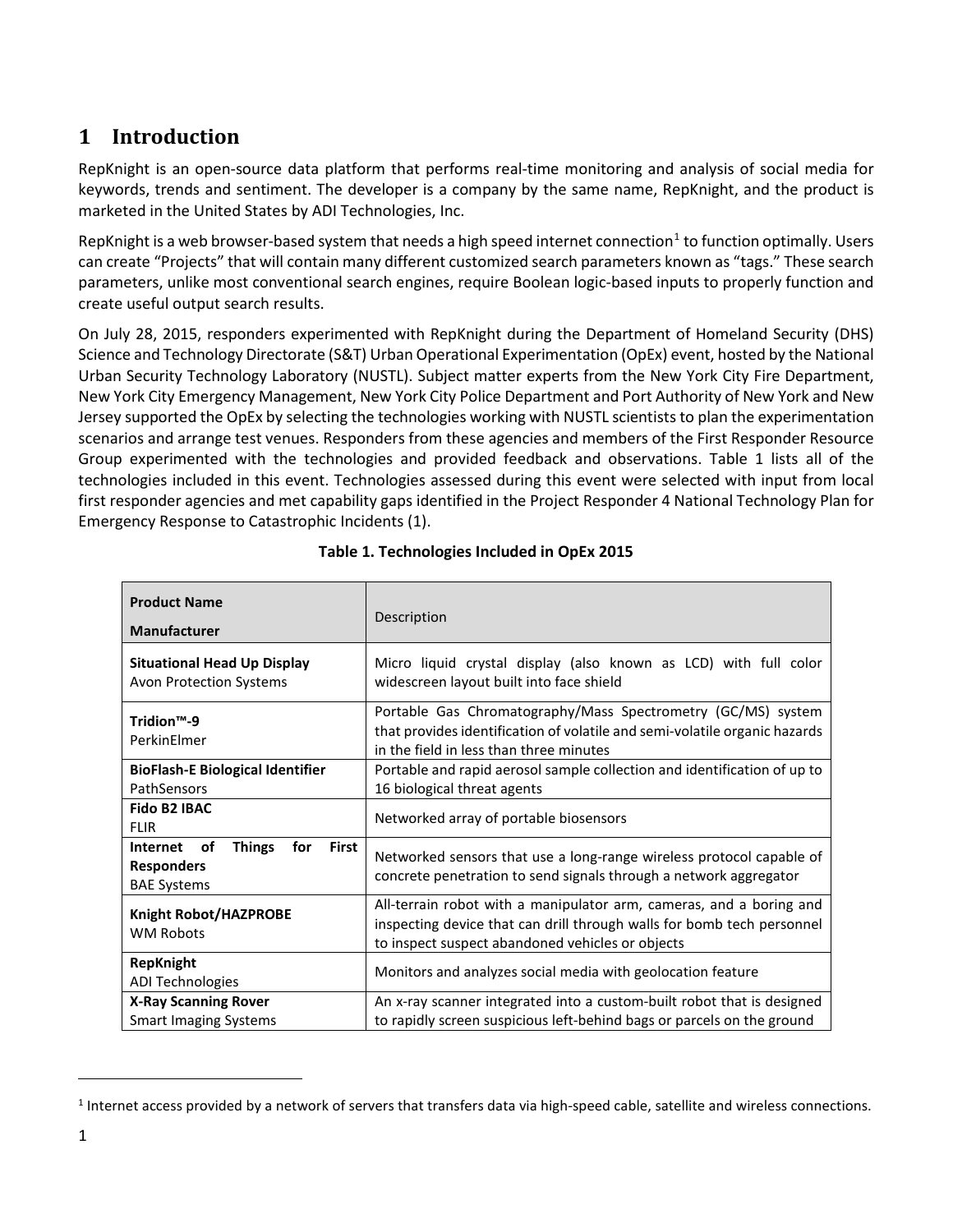## <span id="page-4-0"></span>**1.1 Purpose**

The purpose of the RepKnight operational experimentation was to allow first responders to engage with the new technology and provide feedback directly to vendors and DHS S&T officials. The results were documented in this report and will be shared with the national first responder community. By bringing together law enforcement, first responders and product developers, design changes can be effected early; responders can learn about emerging technologies to enhance mission capabilities; and S&T can gain a better understanding of responder needs and gaps to guide future homeland security investments.

## <span id="page-4-1"></span>**1.2 Objective**

This experimentation allowed responders to observe the use of RepKnight in an operational setting, and then offer feedback and suggestions to the developers that can be used to enhance the product capabilities and usability for first responder operations.

## <span id="page-4-2"></span>**1.3 Responder Capability Need**

The ability to incorporate information from multiple traditional and nontraditional sources (i.e. crowdsourcing and social media) into incident command operations is one of the situational awareness capability needs consistently identified by first responders participating in the Project Responder (1) studies. RepKnight offers a technology solution that could address this capability need.

## <span id="page-4-3"></span>**1.4 Prototype Description**

RepKnight is an open-source data platform that performs real-time monitoring and analysis of social media for keywords, trends, and sentiment.

#### <span id="page-4-4"></span>**1.4.1 Real-Time Stream Analysis**

RepKnight is able to aggregate, analyze, and visualize large amounts of data to support decision making. All of the RepKnight Data Analytics Software (RK-DAS) algorithms provide stream-based analysis of the incoming data from diverse open sources. The underlying infrastructure ensures that during extreme bursts in data volumes, RepKnight can continue to provide analysis to the front-line user within ten seconds.

#### <span id="page-4-5"></span>**1.4.2 Customizable, Keyword Search Features**

RepKnight users have flexibility over keyword or search strings that they may wish to collate. It provides users a tool that will analyze raw data and highlight trends. The advanced search option allows analysts to refine areas of interest with Boolean search strings and enables searches focused on factors such as:

- Geo-location;
- Event;
- Source;
- Date and time;
- Author;
- Sentiment;
- Links; and
- Title.

All RepKnight algorithms are language-agnostic, and data capture supports all languages using the UTF-8 character set.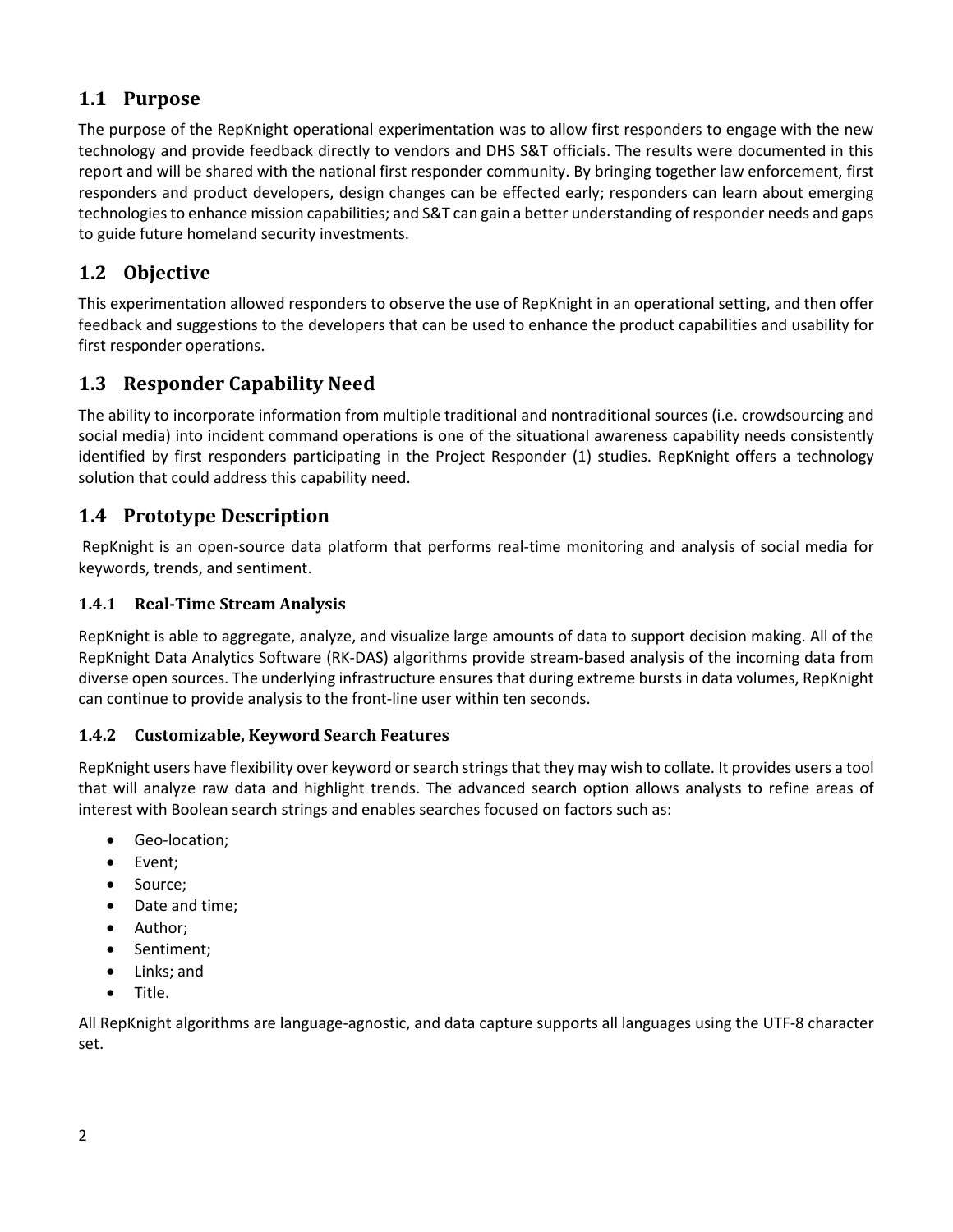#### <span id="page-5-0"></span>**1.4.3 Sentiment Analysis**

A fundamental element of effective open source intelligence is how language is used by the community of interest. RepKnight uses a proprietary, lexicon-based, sentiment engine and the company works with end users to customize the lexicon to the users' areas of interest. Current active lexicons include English, Arabic and Malay. Ongoing research enhances the search engine's ability to deal with mixed sentiment and filter situations that contain a mixture of positive and negative words in order to screen for "false positives."

#### <span id="page-5-1"></span>**1.4.4 Trend Analysis**

The RepKnight Trend Analyzer algorithm tracks words and phrases to identify those that are "trending," i.e., becoming more popular than usual. Practically, this means that breaking news incidents are highlighted to a decision maker before they become widely known, giving teams time to organize, plan and respond.

#### <span id="page-5-2"></span>**1.4.5 Customizable by Audience Segmentation**

RepKnight provides audience segmentation by age, gender and geo-location. This allows the end-user of RepKnight to categorize the users who are generating social media posts into demographics that can aid in further analysis.

#### <span id="page-5-3"></span>**1.4.6 Customizable by Geographic Segmentation**

RepKnight recommends the use of actual location as provided in the open source environment; however, it provides the functionality to search based upon inferred location. This means it can use known data, such as previously known locations of an individual social media poster, to infer where that user is likely submitting posts from.

#### <span id="page-5-4"></span>**1.4.7 Qualitative, Data Visual Analytics and Representations (Heat Maps, Charts, Graphs)**

RepMaps provides visualization of the analyzed data using word clouds, line graphs, pie charts and heat maps, all of which are interactive and automatically refreshed to incorporate real-time data.

#### <span id="page-5-5"></span>**1.4.8 Access to Historical Twitter Data**

Searches can be created to capture historical data, within specific date and time ranges (see Figure 1). Additionally, real-time searches can be paused so that data will still appear in visual and predictive analytics.



**Figure 1- Twitter Activity for a Set of Search Parameters as a Function of Time**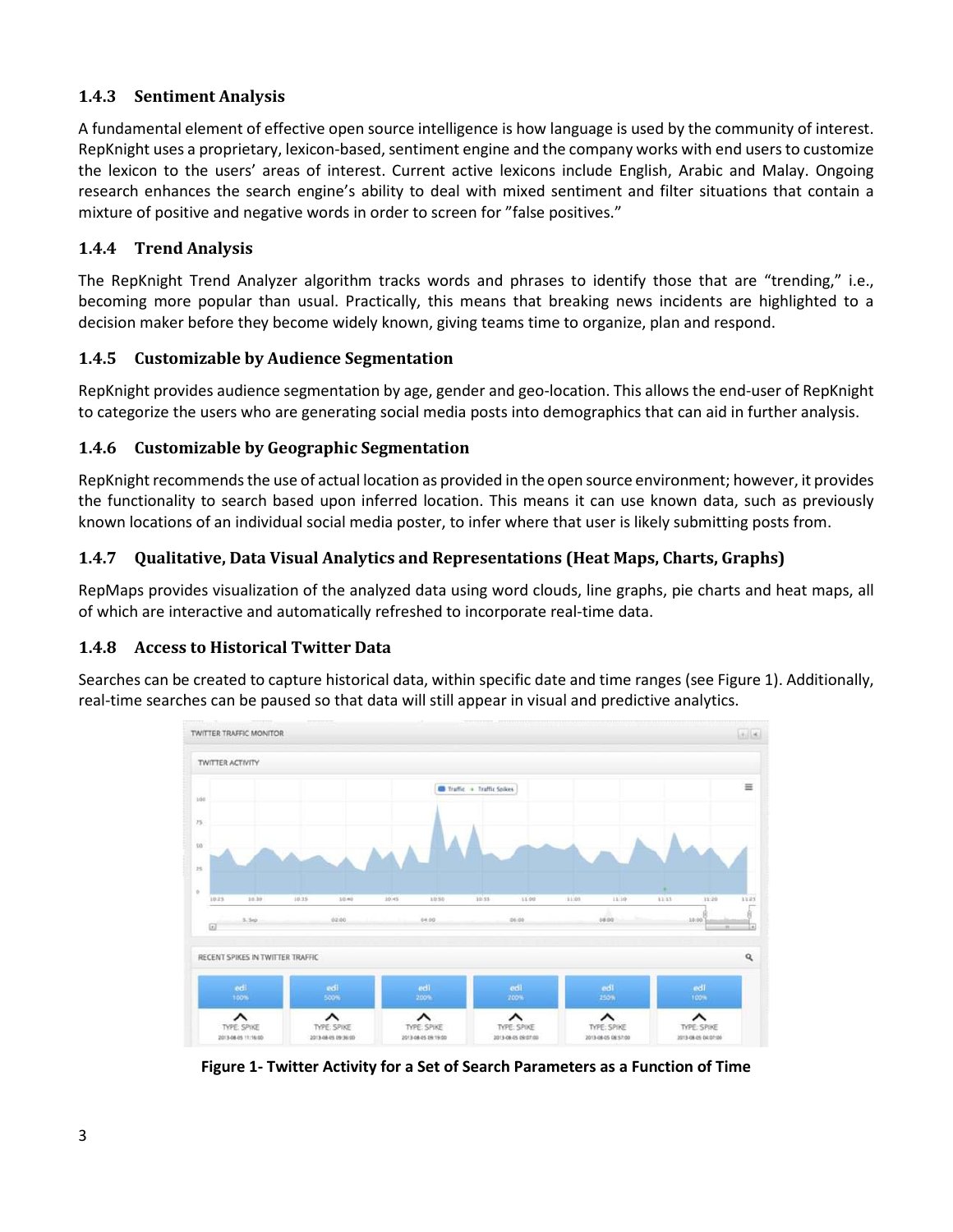#### <span id="page-6-0"></span>**1.4.9 Influencer Identification**

Social media accounts/users are categorized into seven types: hotspot, seeker, facilitator, thinker, amplifier, commentator and contributor. Categorization is based on their activity, the attention their comments received, their number of followers and the number they follow, among other factors. These categories are color-coded and are a measure of how much influence the user has.

#### <span id="page-6-1"></span>**1.4.10 Standard Web Browser Access with Login Credentials**

Administrators can create login credentials for all users through standard web browser access. For enhanced security, three incorrect login attempts will disable the user account, requiring the administrator to re-enable the account.

#### <span id="page-6-2"></span>**1.4.11 Compatibility with Internet Explorer 8 and Above**

RK-DAS is explicitly compatible with Internet Explorer 8 and above. Additionally, any web browser that supports Javascript language can run RK-DAS, so this includes, but is not limited to:

- Google Chrome;
- Firefox version 4 and above; and
- Safari OSX 8 Snow Leopard and above.

#### <span id="page-6-3"></span>**1.4.12 Customizable Functionality to Send Notifications to Users**

Alerts are user-configurable. Notifications can be sent to users through in-application notifications or to designated persons by email and text message (see Figure 2).

| Choose A Tag         | <b>Check Frequency</b> |  |
|----------------------|------------------------|--|
| <b>Advanced Test</b> | Immediately            |  |
| Threshold %          | <b>Time Interval</b>   |  |
| I.e. 76              | 1 minute               |  |
| Minimum Results      |                        |  |
| I.e. 10              |                        |  |

**Figure 2 - Configurable Functionality**

#### <span id="page-6-4"></span>**1.4.13 Customizable Functionality to Analyze Data Over a Given Period of Time**

The RK-DAS filtering system means all analysis can be conducted over a user-configured timeframe. Figure 3, below, shows the RepKnight Dashboard screen, which displays data traffic over an adjustable timeframe.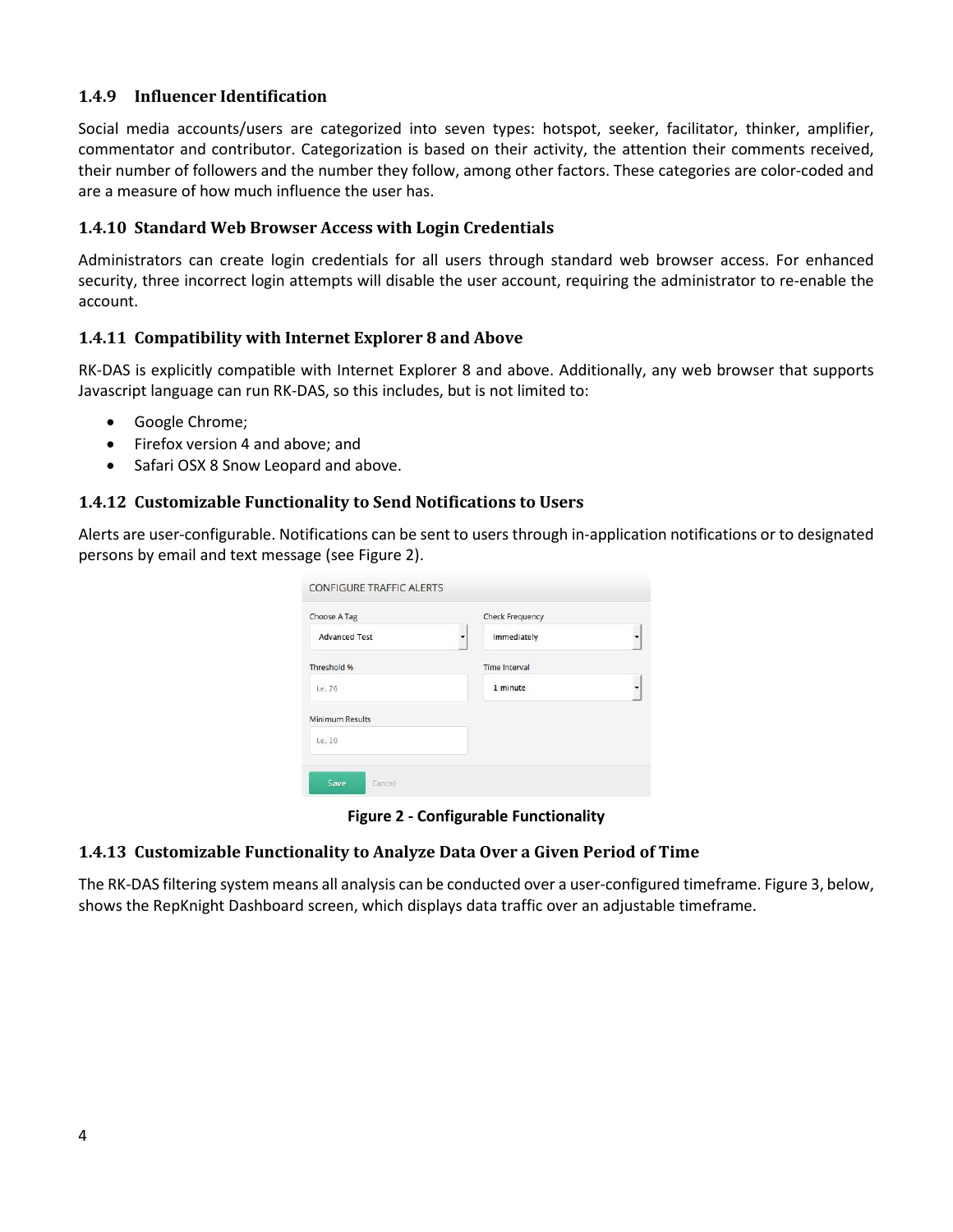

**Figure 3 - Sample RepKnight Dashboard displaying traffic monitoring and emerging trends based on search parameters: (1) character displays when spikes have occurred in results; (2) emerging trends; (3) messages containing the word that is trending; (4) all the results returned from the trend and (5) returned results containing the trend.** 

## <span id="page-7-0"></span>**2 Experimentation Design**

A detailed description of the experimentation design can be found in the Experimentation Plan RepKnight (2). The experimentation scenarios were developed with input from first responders, RepKnight product managers and the DHS NUSTL experimentation director for RepKnight to simulate real events and incidents that would demonstrate an expansive level of RepKnight's capability.

## <span id="page-7-1"></span>**2.1 Event Design**

This event convened a group of first responders, including law enforcement and intelligence analysts, to experiment with this technology in a simulated operational setting and provide feedback. Participants were asked to input search parameters of interest to them for a real-time media search. It was requested that the search terms should be popular enough that they can populate a relatively large data set of open-source, user generated responses and results. Once these parameters were established, they were set to run, allowing them to collect data over time from various sources. Participants also were able to select which sources they sought this information from (i.e., Twitter and Instagram, only Flickr or All sources). While these custom searches ran, participants were then directed to explore the results of pre-compiled data on several historic events, including the collapse of a four-story building in Brooklyn, New York, and instances of flash flooding.

## <span id="page-7-2"></span>**2.2 Summary of the Operational Experimentation**

On July 28, 2015, ten responders with various backgrounds and experiences gathered at the New York City Emergency Management's (NYCEM) Emergency Operations Center (EOC) facility, located in Brooklyn, New York, to participate in the OpEx of RepKnight. This included representatives from the NYCEM, New York City Police Department (NYPD), the Port Authority of New York and New Jersey Police Department, Montgomery County Fire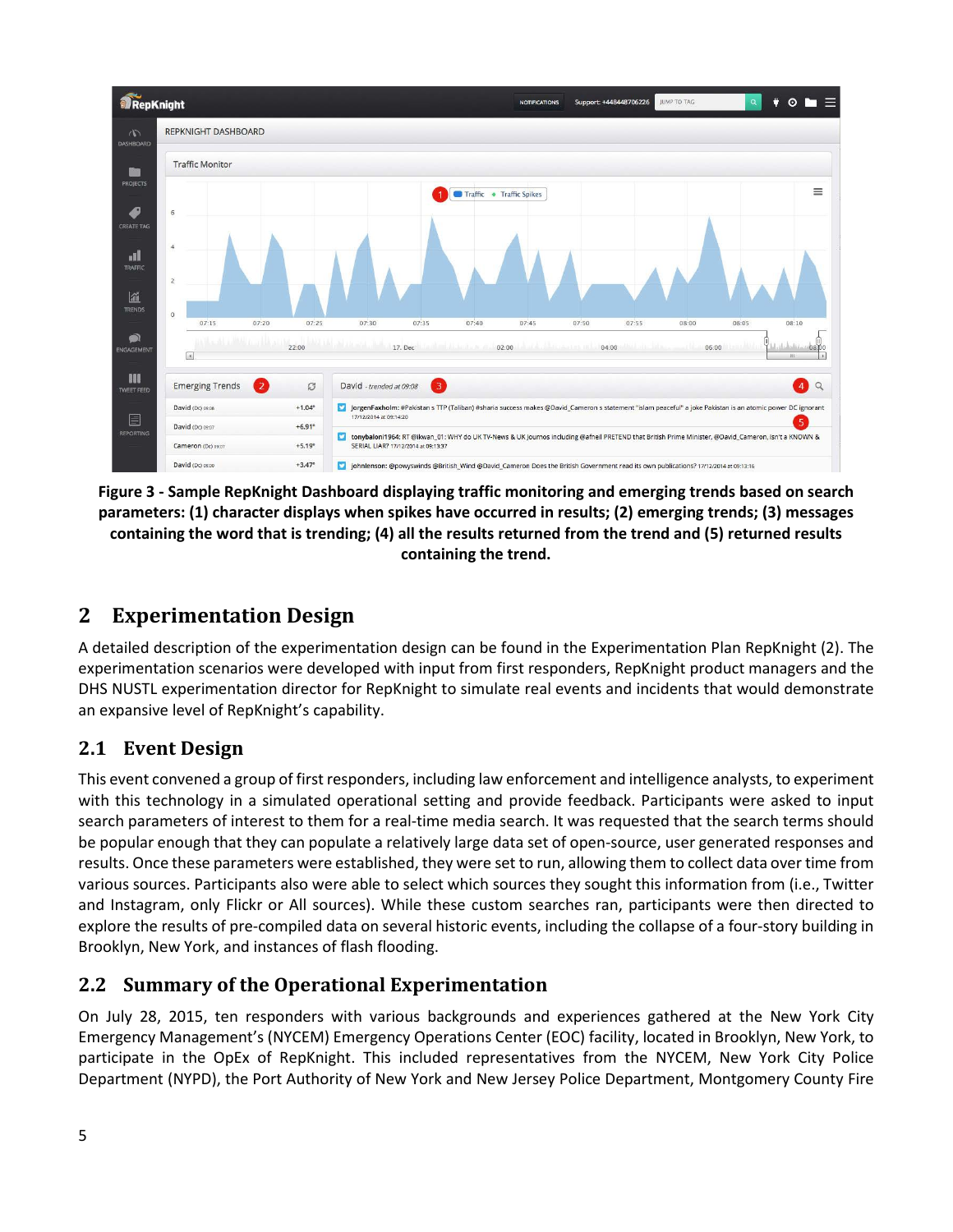and Rescue (Maryland), California Governor's Office of Emergency Services and the Boston Fire Department (Massachusetts). The training, demonstration and all experimentation activities were carried out in the EOC.

The NUSTL Experimentation Director provided participants with information on the OpEx program's goals and purpose and an overview of the RepKnight experiment. A RepKnight representative gave an introduction on the software application and some background on how it has been used by other organizations. RepKnight provided a short training session, showing users how to input searches using Boolean logic and multiple search terms, and how to view and filter through results. The timeline of the event constrained this experimentation event to only allotting one hour of training. Responders were then asked to input their own searches parameters. The learning curve for RepKnight is moderately high, meaning the one hour of training was insufficient for inexperienced users or analysts to fully understand all of the functionality and features. Because of this, there were many questions, and one-onone guidance was required as the participants used the software.

Many participants deviated from the procedures of the experimentation plan; however, they were still exploring software features relevant to them as first responders. Participants conducted archival searches and quickly noticed the difference between an archival search and real-time search. During archival searches, Boolean logic is not required, and searches are based on keyword identification. Archival searches also do not allow the end-user to stipulate the type of content and from which social media sources they are extracted from, as the search is broad in scope.

The experimentation and exploration of RepKnight came to an end a few minutes sooner than anticipated as the data allocation cap for this event was reached. RepKnight pulls data from various sources. Data comes at a cost, which is incurred by RepKnight and charged by an internet service provider. For this event, RepKnight allocated a certain amount of data based on their internal budgets.

Every participant was given an opportunity to input search parameters, explore pre-compiled results and run their searches over a time period between 10 minutes and an hour (this was dependent on the speed the participant worked at). During the event, data collectors shadowed participants to collect observations and feedback on their experience and interaction. After completion of all activities, the experimentation director led the participants in a discussion to provide feedback about RepKnight.

## <span id="page-8-0"></span>**3 Results**

All recorded questions and comments are captured in Table A-1 in Appendix A. Feedback and recommendations are discussed below.

## <span id="page-8-1"></span>**3.1 Operational Scenario Comments and Debriefing**

First responder participants varied in background, experience and jurisdiction, and this diversity was apparent in their varied feedback.

The NYPD found potential utility in RepKnight's ability to create visual social networks at any given moment. This feature analyzes who is talking to whom on platforms such as Twitter, and incorporates how many followers a person has, how many responses they get and how many people they are following. It then turns all this information into a visual for the analyst to better understand who was communicating and who might be an influential actor in a group. The fact that this could be cross-validated through multiple social media platforms, if the same users are actively posting on Instagram for example, added to its appreciation.

The NYCEM highlighted RepKnight's ability to not only monitor social media, but also respond to individuals or groups of individuals through the same platform as a benefit. RepKnight software could be used to log in to an agency's social media accounts, reply directly to messages, and post on Facebook, Instagram, Twitter or other social media platforms. This feature is particularly useful to help inform the public or respond to disinformation that may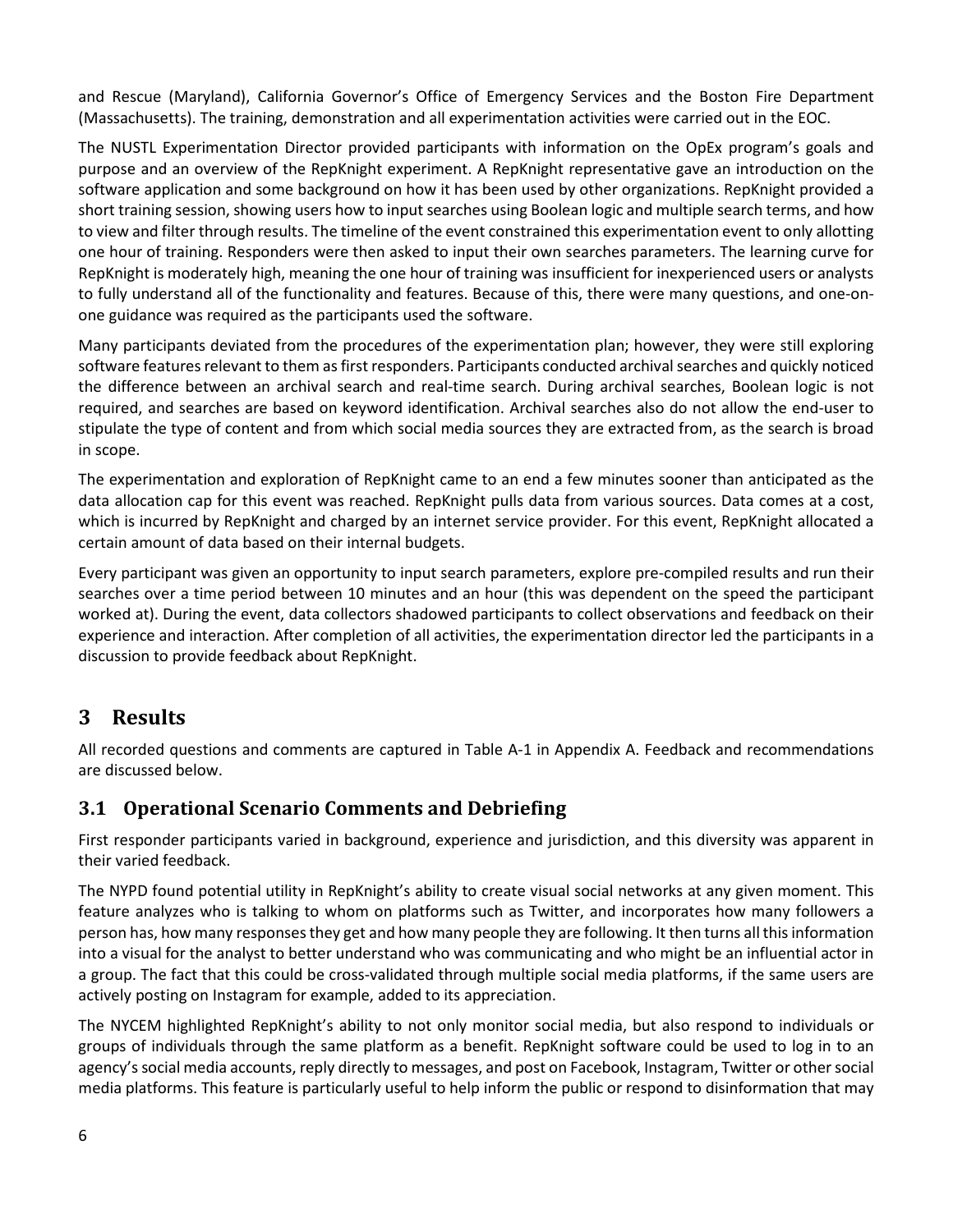be spreading through social media. RepKnight is able to indicate to its end-user when there is a change in the rate of mention of a certain topic or set of search parameters, providing a user with the potential ability of observing the growth of an incident, whether it is a riot, inclement weather or other issue that will require resources and a response. This feature was of interest to the NYCEM since it is aligned with their objective of discovering trends as early as possible in an attempt to either predict an incident or event, or to be informed faster than conventional methods such as 911 calls during large-scale incidents.

All users provided mixed comments on the user interface and usability. Certain aspects were intuitive and commended, including various visual ways in which results were displayed (i.e., lists, time series charts and social network graphs). Other aspects were difficult to understand or navigate. The Boolean logic required for inputting real-time searches proved to be difficult for some users. This challenge would be mitigated with training. Others noted the ability to rearrange the logic gates by dropping and dragging was very helpful in understanding what they were doing.

There were also several glitches where the website would not render properly (i.e., text overlapping or images being cut off) and freezes (i.e., website was not responsive to actions) that were noted that required users to reset their web browsers and log in again. Some of these issues were browser dependent. One issue noted by first responders occurred when they attempted to change their search parameters. They updated search terms and conditions, which did not appear to update on the screen until several minutes later, indicating there was a delay between what the end user saw and what was actually processed. This caused confusion as to whether the changes were actually completed.

The experimentation event was cut short by a few minutes due to a data limitation being reached. RepKnight allocated a certain amount of data bandwidth for this event and it was reached sooner than anticipated. This initiated substantive dialogue about functionality and the reality of cost, since the allocated data bandwidth for the event was a constraint driven by cost. RepKnight was not designed to seek out the "unknown unknown," a term used by first responders to identify an event that is an anomaly of sorts (i.e., an impending riot, an infrastructure issue, a gas leak, a terrorist attack). However, some of its features and design still allow for first responders to construct a wide aperture search and set trigger thresholds for changes in certain topics, so that they might have a better chance of identifying an event before it has been identified by conventional sources such as 911 or 311, and they could respond more rapidly. Responders noted the ability to use RepKnight in this fashion comes at a high cost of data bandwidth and processing power, which could translate into higher monetary costs.

Overall, the first responder participants noted that RepKnight could serve as a partial solution to their needs of identifying the unknown unknowns. The visual networks, ability to observe the growth of an incident and communication capabilities that spanned the users' social media accounts were highlighted as useful tools by the first responders. There were also areas for improvement identified, which included the user interface, Boolean searches and general usability. RepKnight representatives took note of all suggestions from the first responder participants for consideration during the development of their next version of the product.

## <span id="page-9-0"></span>**4 References**

1. **U.S. Department of Homeland Security.** *Project Responder 4 - 2014 National Technology Plan for Emergency Response to Catastrophic Incidents.* s.l. : DHS Science and Technology, July 2014.

2. **NUSTL.** *Urban Operational Experimentation Plan RepKnight.* New York City : Department of Homeland Security Science and Technology Directorate, July 2015. OpEx-T-PL-8.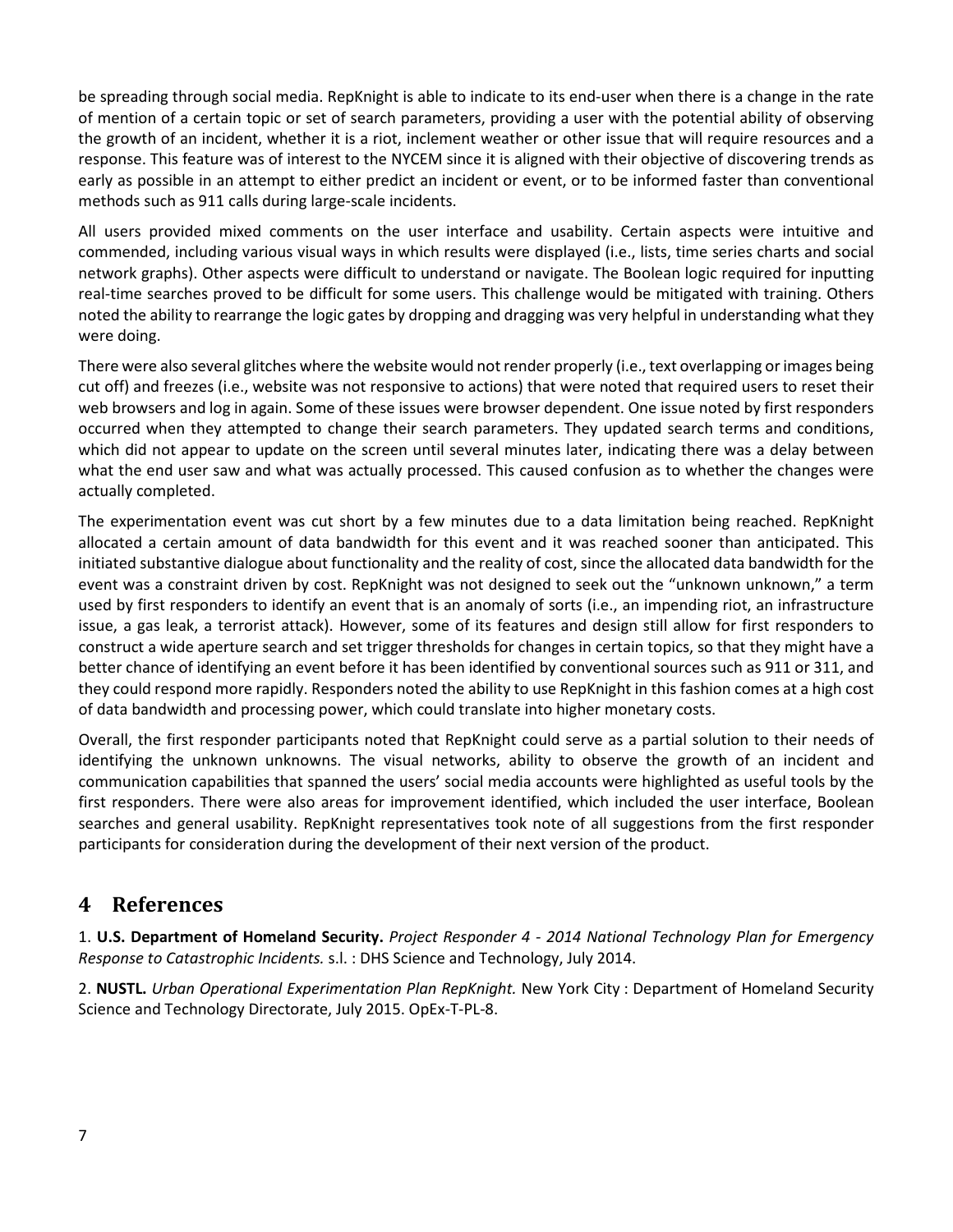## <span id="page-10-0"></span>**5 Acronym List**

| <b>DHS</b>    | Department of Homeland Security               |
|---------------|-----------------------------------------------|
| <b>FRRG</b>   | First Responder Resource Group                |
| <b>NUSTL</b>  | National Urban Security Technology Laboratory |
| <b>NYCEM</b>  | New York City Emergency Management            |
| <b>NYPD</b>   | New York City Police Department               |
| OpEx          | <b>Operational Experimentation</b>            |
| <b>RK-DAS</b> | RepKnight Data Analytics Software             |
| S&T           | Science and Technology Directorate            |

## <span id="page-10-1"></span>**6 Appendix A**

| <b>Topic</b>         | <b>Comment</b>                                                                                                                                                                                                                                                                                                                                                                                                                                                                                                                                                                                                                                                                                                                                                                                                                                                                                                                                                                                                                                                    |
|----------------------|-------------------------------------------------------------------------------------------------------------------------------------------------------------------------------------------------------------------------------------------------------------------------------------------------------------------------------------------------------------------------------------------------------------------------------------------------------------------------------------------------------------------------------------------------------------------------------------------------------------------------------------------------------------------------------------------------------------------------------------------------------------------------------------------------------------------------------------------------------------------------------------------------------------------------------------------------------------------------------------------------------------------------------------------------------------------|
| <b>Account Login</b> | During the assessment, two evaluators were accidently provided with the same login<br>$\bullet$<br>credentials. This allowed the evaluators to see a security feature introduced by the<br>vendor, which will immediately log-off whoever is logged in to an account once<br>someone else logged in. While the group of evaluators agreed that security and<br>account control is important, they suggested that when a second user logs into a single<br>account to add a prompt or pop-up window that states, "This account is already in use.<br>Would you like to continue to log-in and terminate the other user's session?" Another<br>option is to potentially shift that authority to the initial user, allowing him/her to decide<br>what should become of this new request for login.                                                                                                                                                                                                                                                                   |
| <b>Bandwidth</b>     | During the assessment, the evaluators had to stop their searches early due to data<br>$\bullet$<br>uses. The vendor explained they were allotted an allowance of data for the event (due<br>to the costs associated with high data use). The vendor stated there is a pay structure<br>for contracts that include data. Participants expressed the following concerns:<br>Cost vs. need to keep broad ongoing searches;<br>$\circ$<br>Capability for measuring data use in real time;<br>$\circ$<br>Remaining within contract allotments; and<br>$\circ$<br>Ability to negotiate contracted rates for data.<br>$\circ$<br>The vendor responded by stating that RepKnight is able to detect large surges in<br>$\bullet$<br>bandwidth use and data pulls and will usually contact the agency before allowing data<br>usage charges to surge. They will often work with the customer agency to understand<br>the nature of the surge, as well as help mitigate false surges (i.e., data surges for topics<br>that lie outside the scope of interest) in the future. |
| <b>Filtering</b>     | All evaluators liked the feature that multiple search terms can be included in a single<br>٠<br>search field when separated by a comma while filtering through results. Some of the<br>evaluators noted that other programs required you to build a search one by one; this<br>highlighted RepKnight's efficiency.<br>The ability to refine results and create additional searches within results that were<br>already obtained was a positive aspect. It could better allow analysts to hone in on<br>events and causes, or unique patterns of interest.                                                                                                                                                                                                                                                                                                                                                                                                                                                                                                         |

**Table A. Questions and Comments, Grouped by Topic**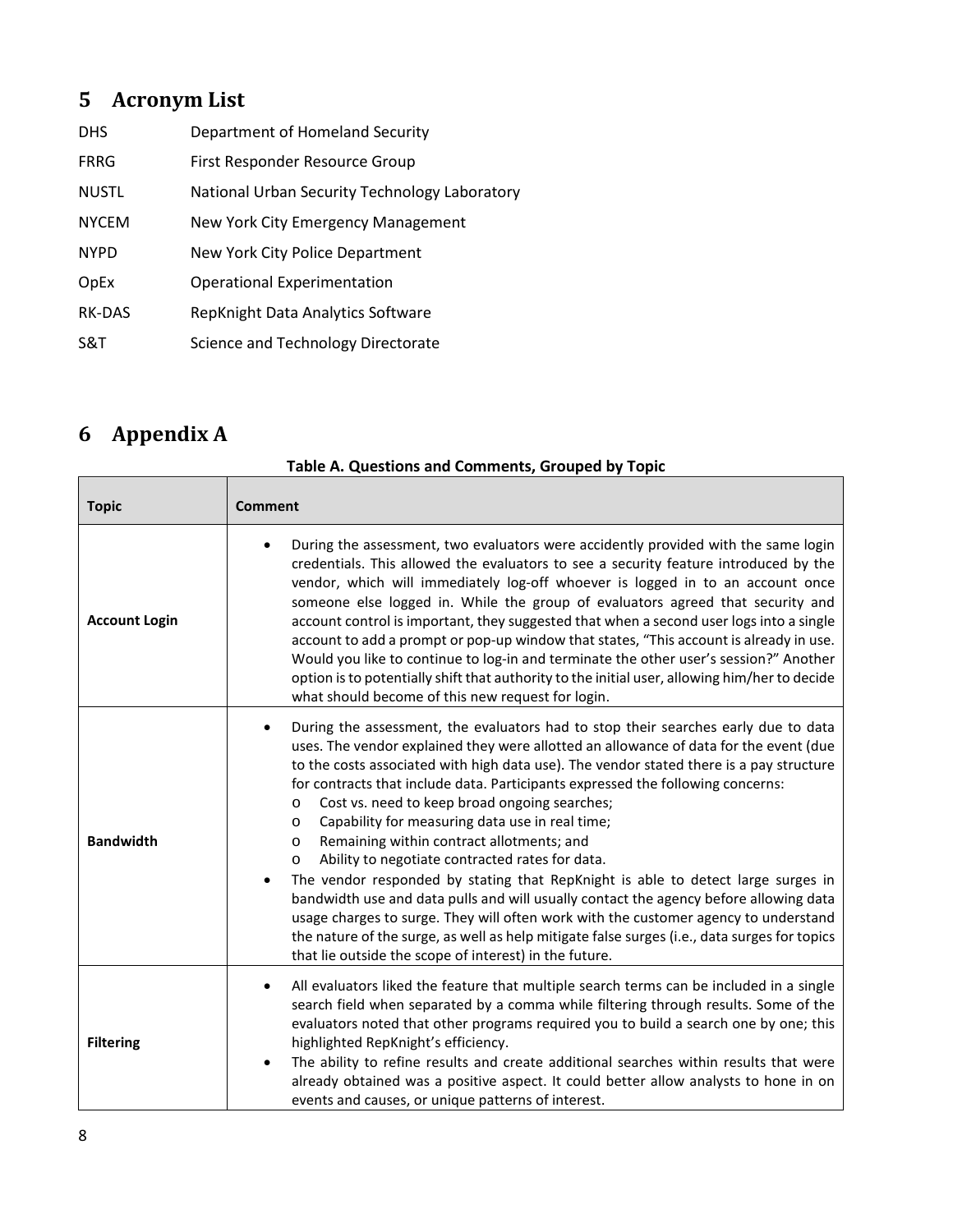| <b>Topic</b>         | <b>Comment</b>                                                                                                                                                                                                                                                                                                                                                                                                                                                                                                                                                                                                                                                                                                                                                                                |
|----------------------|-----------------------------------------------------------------------------------------------------------------------------------------------------------------------------------------------------------------------------------------------------------------------------------------------------------------------------------------------------------------------------------------------------------------------------------------------------------------------------------------------------------------------------------------------------------------------------------------------------------------------------------------------------------------------------------------------------------------------------------------------------------------------------------------------|
|                      | Would be ideal to be able to perform additional searches within the more visually<br>$\bullet$<br>graphic results screen. (New York City Police Department)                                                                                                                                                                                                                                                                                                                                                                                                                                                                                                                                                                                                                                   |
| Geolocation          | Geolocation can only be utilized if the device the social media post is being submitted<br>٠<br>from has that functionality turned on; several evaluators noted that geo-inferencing<br>would be ideal. Geo-inferencing is when the software makes an estimated, but<br>informed, guess as to where the message is coming from based on behavior patterns<br>or other influencing factors. (New York City Police Department, New York City<br><b>Emergency Management &amp; FRRG)</b>                                                                                                                                                                                                                                                                                                         |
| <b>Media Results</b> | Currently, results can be filtered by media type, but there is no visual of the media. In<br>٠<br>order to see the type of media (image or video), it requires you to click through links<br>and then wait for the media to load. In an emergency situation, this could result in a<br>significant time delay and reduce the efficiency and effectiveness of the social media<br>searches.<br>After discussing this with the vendor, they indicated that this has already been<br>O<br>noted and a request has been submitted to their development team to address<br>this.                                                                                                                                                                                                                   |
| <b>Search</b>        | Currently, RepKnight does not allow for a single search input to conduct searches<br>٠<br>historically and in real-time concurrently. Instead, two separate searches would have<br>to be created and initiated. The evaluators noted that it would be more efficient to be<br>able to run a single search that would use both historical and real-time data<br>simultaneously. (New York City Emergency Management & New York City Police<br>Department)<br>The real-time searches provide a more advanced and Boolean based search<br>O<br>method, whereas historical searches are just based on keywords.<br>A highlight that multiple agencies noted was the usefulness of being able to upload an<br>٠<br>excel spreadsheet of search terms directly into the software application. (All) |
| <b>Translation</b>   | After running searches, several evaluators received results in languages other than<br>٠<br>English, which prompted a conversation about the translation capabilities of<br>RepKnight.<br>RepKnight representatives stated that they currently have the capability of using<br>O<br>Google Translate to read results, but the translations are not admissible in court as<br>they cannot guarantee accuracy. RepKnight representatives did note that, if<br>needed, a translation service can be secured and built into a contract for their<br>customers.<br>It was viewed positively that searches can be conducted in different languages if the<br>٠<br>search parameters are inputted in those languages.<br>(New York City Emergency Management & New York City Police Department)      |
| <b>Usability</b>     | The evaluators noted it would be useful to be able to search by time increments, i.e.,<br>٠<br>five minutes before a spike, to determine if there was any suspicious activity leading<br>up to the event they are researching.<br>All evaluators agreed that the program is not intuitive enough for first responders to<br>use "right out of the box."<br>RepKnight has concurred that this tool is better suited for intelligence analysts with<br>O<br>moderate experience; however, they feel that anyone can learn the software if<br>adequate training is provided. They indicated the Boolean search has a learning<br>curve and training typically takes three to four hours.                                                                                                         |